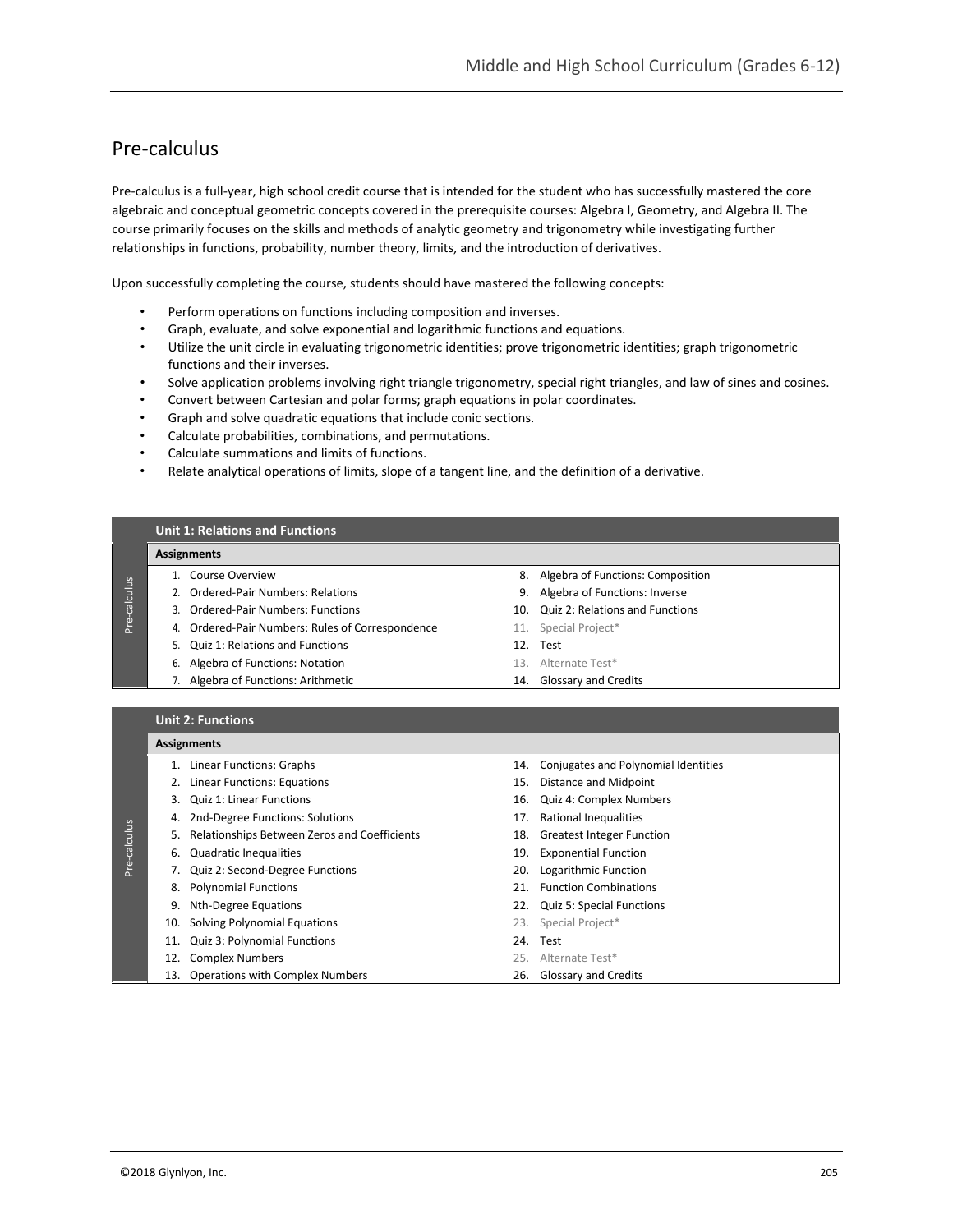|                             | <b>Unit 3: Trigonometric Functions</b> |                                           |     |                           |  |  |
|-----------------------------|----------------------------------------|-------------------------------------------|-----|---------------------------|--|--|
|                             | <b>Assignments</b>                     |                                           |     |                           |  |  |
|                             |                                        | Definition of the Trigonometric Functions | 10. | Quiz 5: Quadrantal Angles |  |  |
| $\frac{1}{6}$ $\frac{3}{2}$ |                                        | Quiz 1: Trigonometric Functions           | 11. | <b>Special Angles</b>     |  |  |
|                             | 3.                                     | Evaluation of Functions                   | 12. | Quiz 6: Special Angles    |  |  |
|                             |                                        |                                           | 13. | Radian Measure            |  |  |
| <b>Pre-</b>                 | 5.                                     | Angle Location                            | 14. | Quiz 7: Radian Measure    |  |  |
|                             | 6.                                     | Quiz 3: Angle Location                    | 15. | Special Project*          |  |  |
|                             |                                        | <b>Reduction Formulas</b>                 | 16. | Test                      |  |  |
|                             | 8.                                     | <b>Quiz 4: Reduction Formulas</b>         | 17. | Alternate Test*           |  |  |
|                             | 9.                                     | <b>Quadrantal Angles</b>                  | 18. | Glossary and Credits      |  |  |
|                             |                                        |                                           |     |                           |  |  |

## **Unit 4: Circular Functions and Their Graphs**

|      | <u>UMIL 4. Chicular Functions and Their Oraphs</u> |                                              |  |  |  |
|------|----------------------------------------------------|----------------------------------------------|--|--|--|
|      |                                                    | <b>Assignments</b>                           |  |  |  |
|      | 1 <sup>1</sup>                                     | <b>Circular Functions</b>                    |  |  |  |
|      | 2.                                                 | <b>Quiz 1: Circular Functions</b>            |  |  |  |
|      | 3.                                                 | <b>Circular Functions of Special Angles</b>  |  |  |  |
|      | 4.                                                 | Quiz 2: Circular Functions of Special Angles |  |  |  |
| Pre- |                                                    |                                              |  |  |  |
|      | 6.                                                 | Quiz 3: Graphs of Sin and Cos                |  |  |  |
|      |                                                    | 7. Other Graphs                              |  |  |  |
|      | 8.                                                 | Quiz 4: Other Graphs                         |  |  |  |
|      | 9.                                                 | Applications                                 |  |  |  |
|      |                                                    | 10. Parametric Equations                     |  |  |  |
|      | 11.                                                | Quiz 5: Applications                         |  |  |  |
|      |                                                    |                                              |  |  |  |
|      |                                                    |                                              |  |  |  |

- 12. Amplitude of Circular Functions
- 13. Quiz 6: Amplitude of Circular Functions
- 14. Period of Circular Functions
- 15. Quiz 7: Period of Circular Functions
- 16. Phase Shift of Circular Functions
- 17. Quiz 8: Phase Shift of Circular Functions
- 18. Special Project\*
- 19. Test
- 20. Alternate Test\*
- 21. Glossary and Credits

|            | <b>Assignments</b> |                                            |     |                                                |  |  |  |
|------------|--------------------|--------------------------------------------|-----|------------------------------------------------|--|--|--|
|            | 1.                 | <b>Reciprocal Relations</b>                | 12. | Quiz 6: Additional Sum and Difference Formulas |  |  |  |
|            |                    | 2. Quiz 1: Reciprocal Relations            | 13. | Double- and Half-Angle Formulas                |  |  |  |
|            |                    | 3. Pythagorean Relations                   |     | 14. Quiz 7: Double- and Half-Angle Formulas    |  |  |  |
| -calculus  | 4.                 | Quiz 2: Pythagorean Relations              | 15. | Identities                                     |  |  |  |
|            | 5.                 | <b>Quotient Relations</b>                  |     | 16. Quiz 8: Identities                         |  |  |  |
| <u>Pre</u> | 6.                 | Quiz 3: Quotient Relations                 |     | 17. Trigonometric Equations                    |  |  |  |
|            |                    | 7. Trigonometric Identities                | 18. | Quiz 9: Trigonometric Equations                |  |  |  |
|            | 8.                 | Quiz 4: Trigonometric Identities           | 19. | Special Project*                               |  |  |  |
|            | 9.                 | Cosine of the Sum of Two Angles            | 20. | Test                                           |  |  |  |
|            | 10.                | Quiz 5: Cosine of the Sum of Two Angles    |     | 21. Alternate Test*                            |  |  |  |
|            |                    | 11. Additional Sum and Difference Formulas |     | 22. Glossary and Credits                       |  |  |  |

| S<br>$\overline{\omega}$<br>쿙 | Unit 6: Semester Review and Exam |                             |  |  |  |
|-------------------------------|----------------------------------|-----------------------------|--|--|--|
|                               | Assignments                      |                             |  |  |  |
| $\omega$                      | Review                           | 3. Alternate Exam - Form A* |  |  |  |
|                               | Exam                             | 4. Alternate Exam-Form B*   |  |  |  |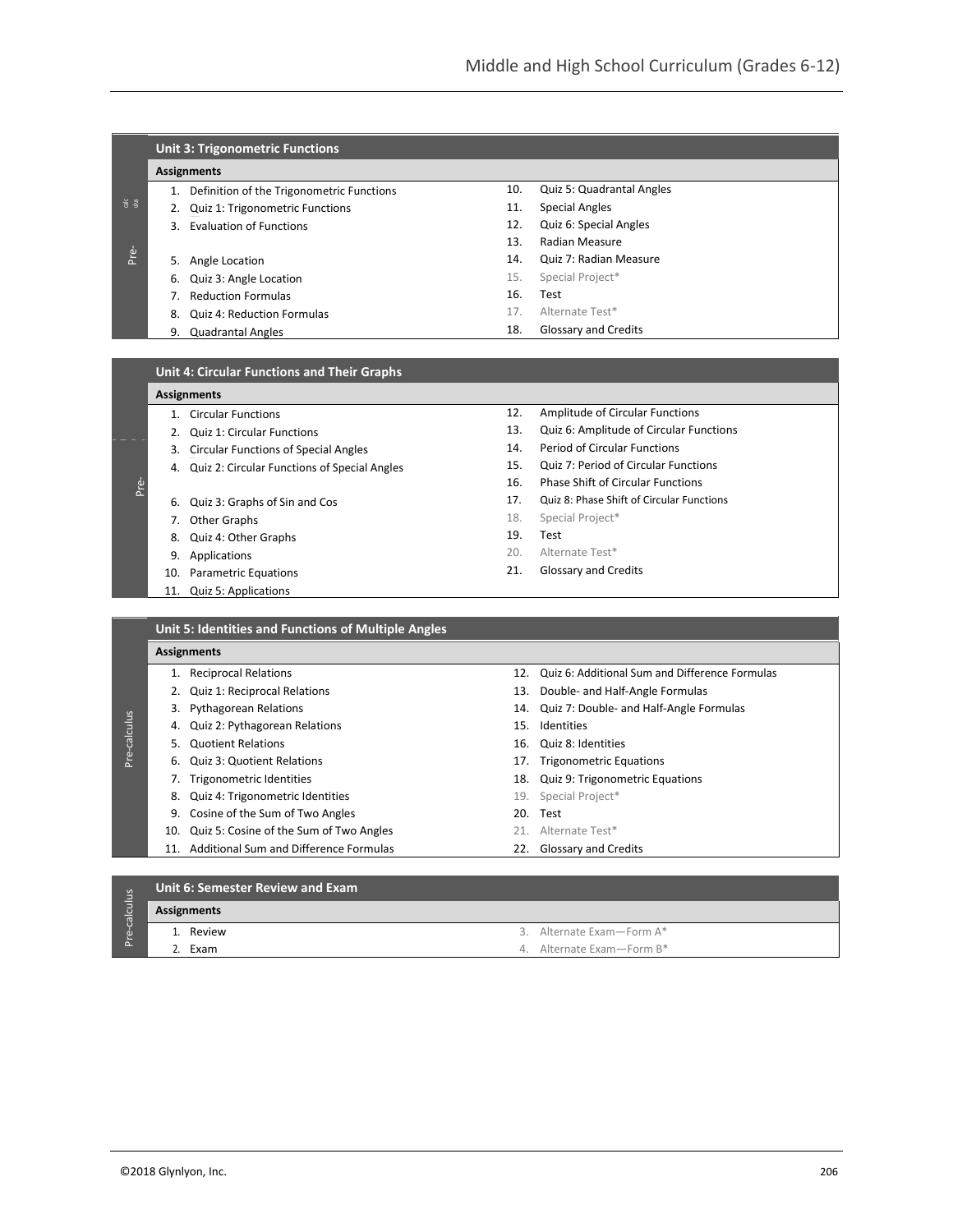## **Unit 7: Application of Trigonometric Functions**

## **Assignments**

Pre-calculus

Pre-calculus

- 1. Trigonometric Functions of Any Angle 12. Applications of Vectors
- 2. Quiz 1: Trigonometric Functions of Any Angle 13. More Applications
- 3. More Trigonometric Functions of Any Angle 14. Quiz 5: More Applications
- 4. Quiz 2: Trigonometric Functions 15. Inclined Plane Application
- 5. Applied Problems 16. Navigation Application
- 
- 7. Quiz 3: Law of Cosines 18. Special Project\*
- 8. Law of Sines 19. Test
- 9. Quiz 4: Law of Sines 20. Alternate Test\*
- 
- 11. Operations with Vectors
- 
- 
- 
- 
- 
- 6. Law of Cosines 17. Quiz 6: Additional Application Problems
	-
	-
	-
- 10. Vectors 21. Glossary and Credits

| <b>Unit 8: Inverse Trigonometric Functions and Polar Coordinates</b> |  |  |
|----------------------------------------------------------------------|--|--|
|                                                                      |  |  |

#### **Assignments**

- 
- 
- 3. The Inverse Cosine Function **Equations** Equations
- 
- 
- 6. Quiz 3: The Inverse Tangent Function **Equations**
- -
	-
	- 10. Quiz 5: Graphs of Inverse Functions 22. Special Project\*
	- 11. Graphing Polar Coordinates 23. Test
	- 12. Quiz 6: Graphing Polar Coordinates 24. Alternate Test\*
	- 13. Converting Coordinates 25. Glossary and Credits
	- 14. Quiz 7: Converting Coordinates
- 1. The Inverse Sine Function 15. Converting Cartesian Equations to Polar Equations
- 2. Quiz 1: The Inverse Sine Function 16. Quiz 8: Converting Cartesian Equations to Polar
- 4. Quiz 2: The Inverse Cosine Function 17. Converting Polar Equations to Cartesian Equations
- 5. The Inverse Tangent Function 18. Quiz 9: Converting Polar Equations to Cartesian
- 7. Other Inverse Functions **19. Community** 19. Graphing Polar Equations
- 8. Quiz 4: Other Inverse Functions 20. Quiz 10: Graphing Polar Equations
- 9. Graphs of Inverse Functions 21. Project: De Moivre's Theorem
	-
	-
	-
	-

### **Unit 9: Quadratic Equations**

|              |     | <b>Assignments</b>                        |     |                                 |
|--------------|-----|-------------------------------------------|-----|---------------------------------|
|              | 1.  | The Circle                                | 13. | The Parabola Applied            |
|              | 2.  | The Circle Continued                      | 14. | The Hyperbola                   |
|              | 3.  | <b>Equation from Three Points</b>         | 15. | Quiz 2: Quadratic Equations     |
|              | 4.  | <b>Equation from Three Points Applied</b> | 16. | Translation                     |
|              | 5.  | The Ellipse                               | 17. | <b>Translation of Equations</b> |
| Pre-calculus | 6.  | The Ellipse: Standard Form                | 18. | Rotation                        |
|              | 7.  | The Ellipse: General Form                 | 19. | <b>Rotation of Equations</b>    |
|              | 8.  | The Ellipse Applied                       | 20. | Quiz 3: Quadratic Equations     |
|              | 9.  | Quiz 1: Quadratic Equations               | 21. | Special Project*                |
|              | 10. | The Parabola                              | 22. | Test                            |
|              | 11. | The Parabola Continued                    | 23. | Alternate Test*                 |
|              | 12. | The Parabola: Standard Form               | 24. | <b>Glossary and Credits</b>     |